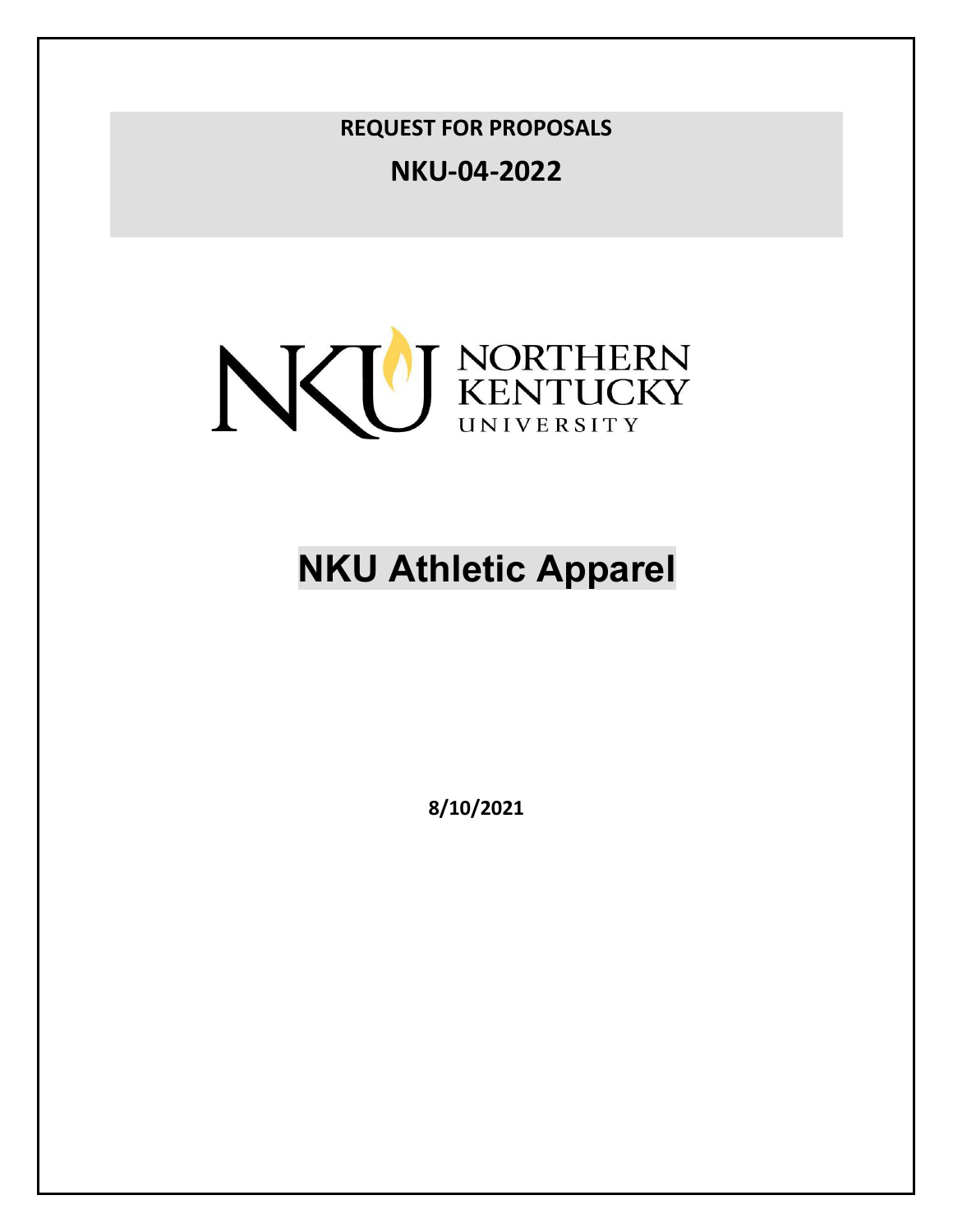

#### **Proposal NO:** NKU-04-2022

**Issue Date:** 8/10/2021 **Purchasing Officer:** Blaine Gilmore P**hone:** 859.572.5171

#### **RETURN ORIGINAL COPY OF PROPOSAL TO:**

**Northern Kentucky University Procurement Services 1 Nunn Drive 617 Lucas Administrative Center Highland Heights, KY 41099**

#### **IMPORTANT: PROPOSALS MUST BE RECEIVED BY: 9/1/2021 2:00 P.M. HIGHLAND HEIGHTS, KY time.**

# NOTICE OF REQUIREMENTS

- 1. The University's General Terms and Conditions and Instructions to Bidders, viewable at [http://procurement.nku.edu/policies/terms-and-](http://procurement.nku.edu/policies/terms-and-conditions.html) [conditions.html,](http://procurement.nku.edu/policies/terms-and-conditions.html) apply to this Request for Proposal.
- 2. Contractsresulting from this RFP must be governed by and in accordance with the laws of the Commonwealth of Kentucky. 3. Any agreement or collusion among Offerors or prospective Offerors, which restrains, tends to restrain, or is reasonably
- calculated to restrain competition by agreement to bid at a fixed price or to refrain from offering, or otherwise, is prohibited.
- 4. Any person who violates any provisions of KRS 45A.325 shall be guilty of a felony and shall be punished by a fine of not less than five thousand dollars nor more than ten thousand dollars, or be imprisoned not less than one year nor more than five years, or both such fine and imprisonment. Any firm, corporation, or association who violates any of the provisions of KRS 45A.325 shall, upon conviction, may be fined not less than ten thousand dollars or more than twenty thousand dollars.

#### AUTHENTICATION OF BID AND STATEMENT OF NON-COLLUSION AND NON-CONFLICT OF

INTEREST

I hereby swear (or affirm) under the penalty for false swearing as provided by KRS 523.040:

- 1. That I am the offeror (if the offeror is an individual), a partner, (if the offeror is a partnership), or an officer or employee of the bidding corporation having authority to sign on its behalf (if the offeror is a corporation);
- 2. That the attached proposal has been arrived at by the offeror independently and has been submitted without collusion with, and without any agreement, understanding or planned common course of action with, any other Contractor of materials, supplies, equipment or services described in the Request for Proposal, designed to limit independent bidding or competition;
- 3. That the contents of the proposal have not been communicated by the offeror or its employees or agents to any person not an employee or agent of the offeror or its surety on any bond furnished with the proposal and will not be communicated to any such person prior to the official closing of the RFP:
- 4. That the offeror is legally entitled to enter into contracts with the Northern Kentucky University and is not in violation of any prohibited conflict of interest, including those prohibited by the provisions of KRS 45A.330 to .340, 164.390, and
- 5. That the Offeror, and its affiliates, are duly registered with the Kentucky Department of Revenue to collect and remit the sale and use tax imposed by Chapter 139 to the extent required by Kentucky law and will remain registered for the duration of any contract award
- 6. That I have fully informed myself regarding the accuracy of the statement madeabove.

# SWORN STATEMENT OF COMPLIANCE WITH FINANACE LAWS

In accordance with KRS45A.110 (2), the undersigned hereby swears under penalty of perjury that he/she has not knowingly violated any provision of the campaign finance laws of the Commonwealth of Kentucky and that the award of a contract to a bidder will not violate any provision of the campaign finance laws of the Commonwealth of Kentucky.

# CONTRACTOR REPORT OF PRIOR VIOLATIONS OF KRS CHAPTERS 136, 139, 141, 337, 338,

#### 341 & 342

The Contractor by signing and submitting a proposal agrees as required by 45A.485 to submit final determinations of any violations of the provisions of KRS Chapters 136, 139, 141, 337, 338, 341 and 342 that have occurred in the previous five (5) years prior to the award of a contract and agrees to remain in continuous compliance with the provisions of the statutes during the duration of any contract that may be established.

Final determinations of violations of these statutes must be provided to the University by the successful Contractor prior to the award of a contract.

#### CERTIFICATION OF NON-SEGREGATED FACILITIES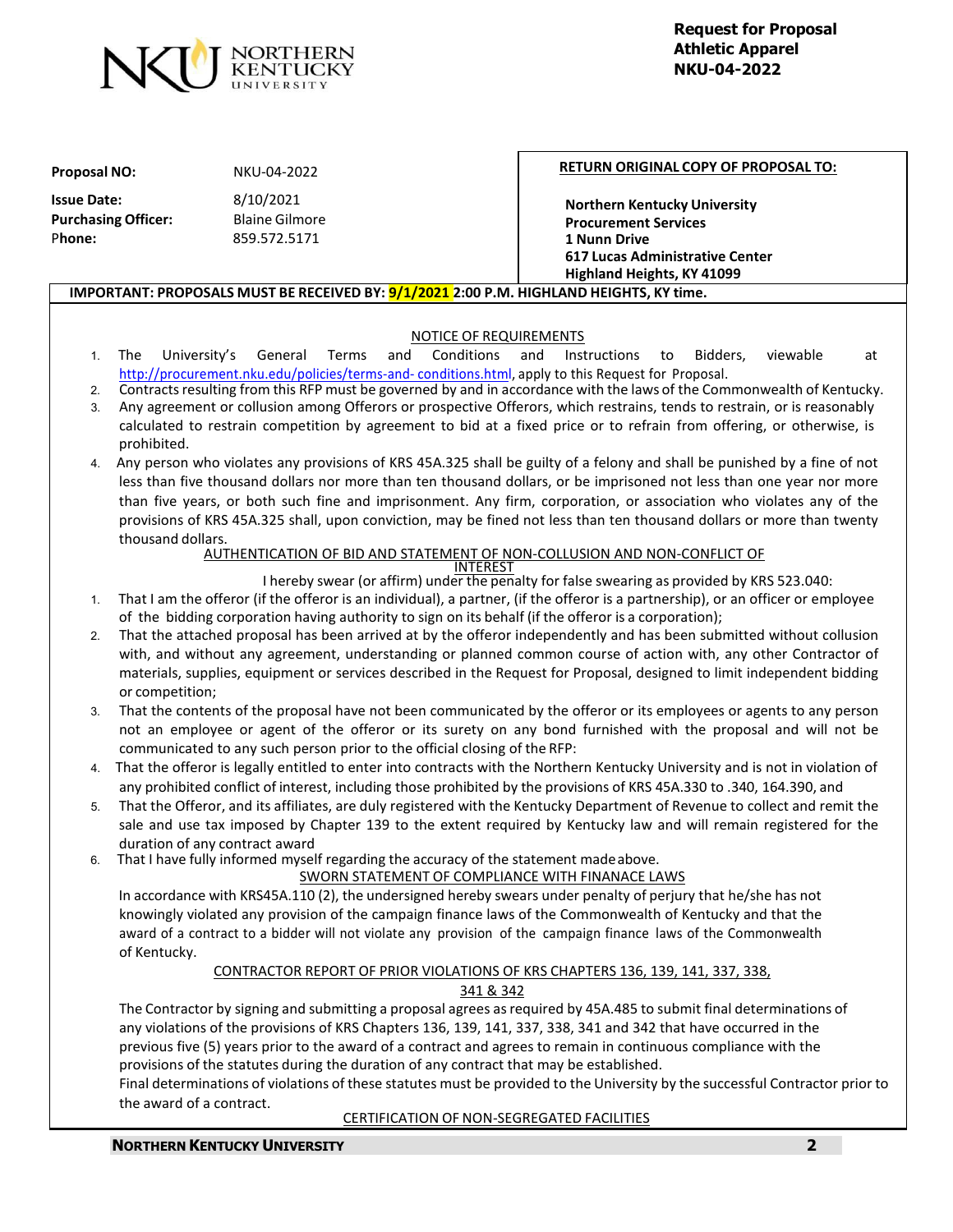

The Contractor, by submitting a proposal, certifiesthat he/she isin compliance with the Code of Federal Regulations, No. 41 CFR 60-1.8(b) that prohibits the maintaining of segregated facilities.

**SIGNATURE REQUIRED:** This proposal cannot be considered valid unless signed and dated by an authorized agent of the offeror. Type or print the signatory's name, title, address, phone number and fax number in the spaces provided. Offers signed by an agent are to be accompanied by evidence of his/her authority unless such evidence has been previously furnished to the issuing office. Your signature is acceptance to the Terms and conditions above.

| <b>DELIVERY TIME:</b>                          | <b>NAME OF COMPANY:</b>            | <b>DUNS#</b>        |
|------------------------------------------------|------------------------------------|---------------------|
| <b>PROPOSAL FIRM THROUGH:</b>                  | <b>ADDRESS:</b>                    | Phone/Fax:          |
| <b>PAYMENT TERMS:</b>                          | <b>CITY, STATE &amp; ZIP CODE:</b> | <b>E-MAIL:</b>      |
| SHIPPING TERMS: F.O.B.<br><b>DESTINATION -</b> | <b>TYPED OR PRINTED NAME:</b>      | <b>WEB ADDRESS:</b> |
| <b>PREPAID AND ALLOWED</b>                     |                                    |                     |
| <b>FEDERAL EMPLOYER ID NO.:</b>                | SIGNATURE:                         | <b>DATE:</b>        |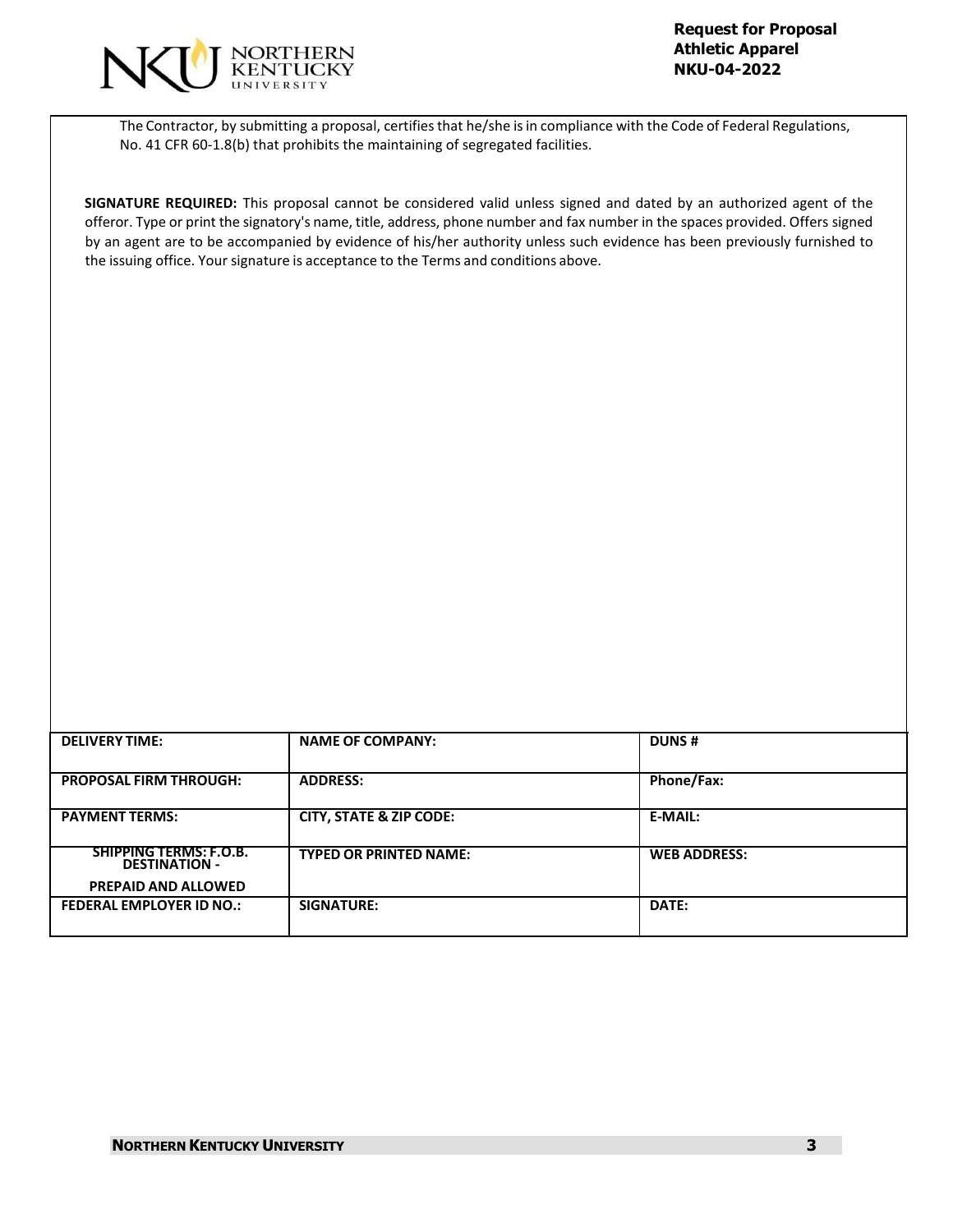

# **Contents**

| <b>Contract Document</b>                                 | # of Pages |
|----------------------------------------------------------|------------|
|                                                          |            |
| NOTICE OF ADVERTISEMENT                                  | 1          |
| SPECIAL CONDITIONS                                       | 2          |
| PROPOSAL INSTRUCTIONS                                    | 14         |
| GENERAL TERMS & CONDITIONS AND INSTRUCTIONS TO PROPOSERS | (LINKED)   |
| BELOW)ADDENDA                                            | (ISSUED AS |
| <b>REQUIRED)</b>                                         |            |

# **General Terms, Conditions, and Instructions to Proposers:**

<http://procurement.nku.edu/policies/terms-and-conditions.html>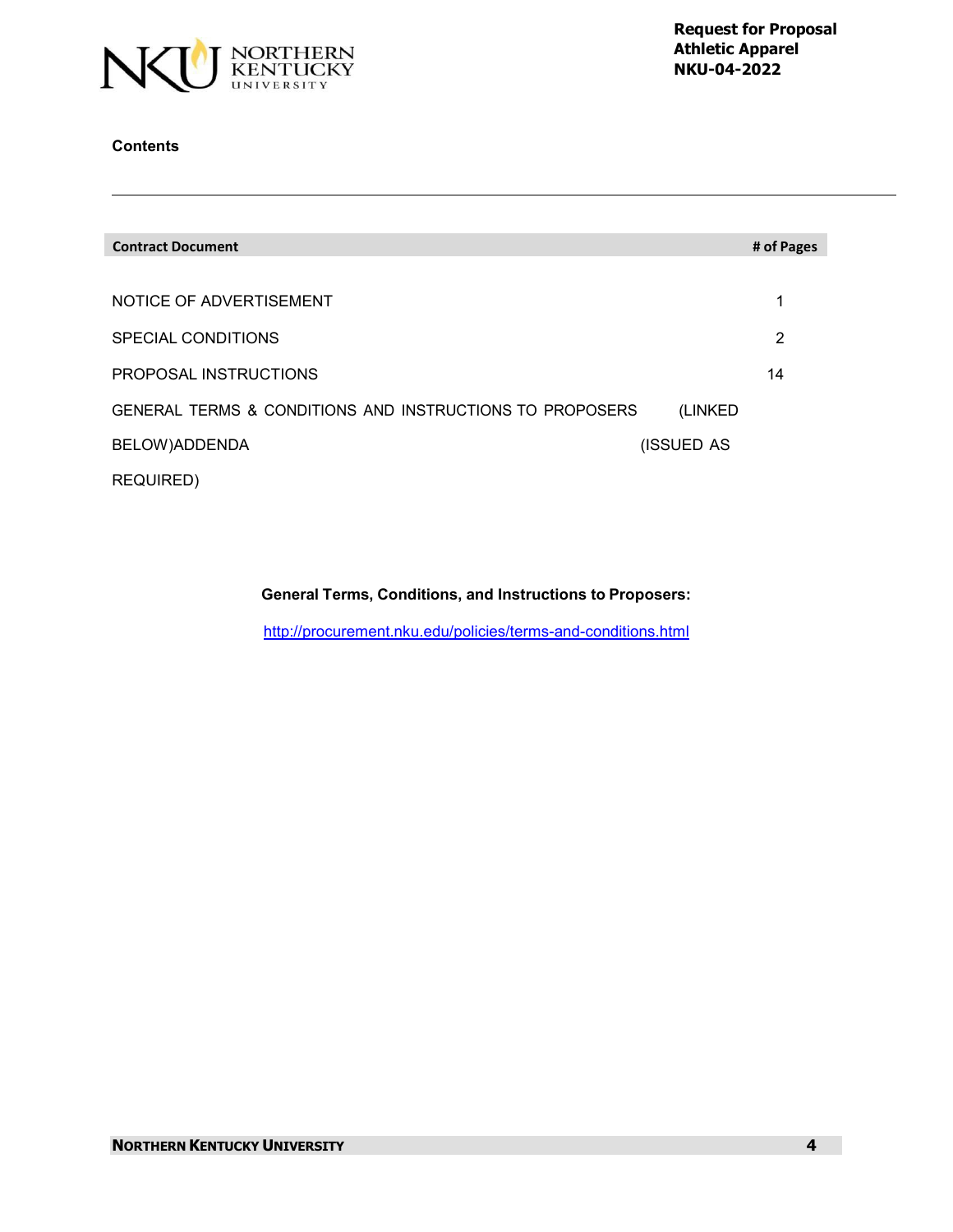

# **NOTICE OF ADVERTISEMENT**

#### **BRIEF SCOPE OF WORK:**

Northern Kentucky University is seeking a Contractor(s) to provide athletic apparel, footwear and accessories for all teams, coaches and administrative support personnel of the university's Division I athletic program. Examples of products to be supplied include, but not limited to: team uniforms, team practice gear, team travel gear, competition footwear, practice footwear, coaching gear, travel bags and apparel for camps and clinics offered by the athletics program. The university currently sponsors 17 Division I sports: baseball, men's basketball, women's basketball, men's golf, women's golf, men's soccer, women's soccer, men's tennis, women's tennis, men's track & field/cross country, women's track & field/cross country, softball, and women's volleyball.

# **PROJECT TIMETABLE***:*

| Request for Proposals Issued: August 10 <sup>th</sup> , 2021 |                                          |  |  |  |
|--------------------------------------------------------------|------------------------------------------|--|--|--|
| Last Date for questions:                                     | August 17 <sup>th</sup> , 2021, at 12 PM |  |  |  |
| Last Addenda Issued,                                         | August 20th, 2021 at 2 PM                |  |  |  |
| Proposals Due: September                                     | September 1, 2021 at 2 PM                |  |  |  |

# **SUBMITTAL OF PROPOSAL:**

Proposals must be submitted electronically.

The bidder shall submit, by the time and date specified via US Postal Service, courier or other delivery service, its bid response in a **sealed package** addressed to:

**Blaine Gilmore Director, Procurement Services Lucas Administrative Center, Suite 617 1 Nunn Drive Northern Kentucky University Highland Heights, KY 41099**

Both inner and outer envelopes/packages should bear respondent's name and address, and clearly marked on package(s) as follows:

**NKU-04-2022**

**Athletic Apparel**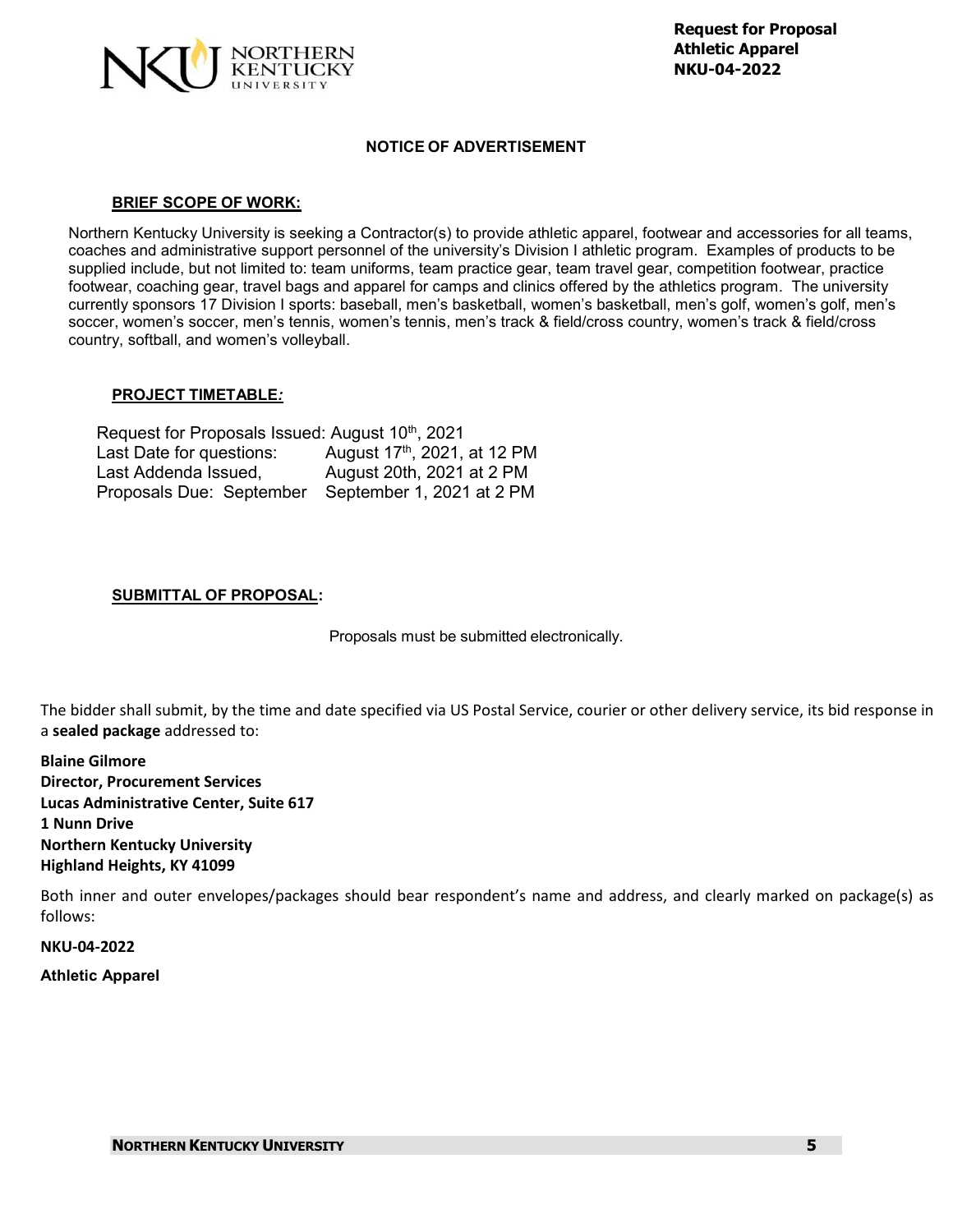

# **SPECIAL CONDITIONS**

# **GENERAL TERMS AND CONDITIONS TO PROPOSERS:**

The general terms and conditions linked below shall be applicable to this Bid and take precedence over any Contractor terms and conditions:

<http://procurement.nku.edu/policies/terms-and-conditions.html>

# **PARKING PERMITS:**

Contractor must obtain parking permits for all vehicles that will be parked on campus. Permits can be obtained atthe welcome center.

<http://parking.nku.edu/rules/guidelines.html>

# **GOVERNING LAW:**

Proposers shall conform to and observe all laws, ordinances, rules and regulations of the United States of America, Commonwealth of Kentucky, and all other local governments, public authorities, boards or offices relating to the Project Site or the improvements upon same, or the use thereof, and will not permit the same to be used for any illegal or immoral purposes, business or occupation. The resulting Contract shall be governed by Kentucky Law andany claim relating to this Contract shall only be brought in the Franklin Circuit Court in Accordance with KRS 45A- 245.

# **PAYMENT AND PERFOMANCE BONDS**

Any project(s) arising out of this Request for Proposal is/are subject to the provisions of KRS 45A.190. All proposals shall take in to consideration any costs associated with bonding pursuant to this statute.

# **TOBACCO FREE CAMPUS**

Effective January 1st, 2014, NKU will be a tobacco free campus. The use of all tobacco products shall be prohibitedin all campus buildings and outside areas on campus.

# **STATUTORY AUTHORITY**

Selection of firms to provide professional services to Northern Kentucky University are governed by the provisionsof the Kentucky Revised Statutes, KRS 45A.085, <http://www.lrc.ky.gov/KRS/045A00/085.PDF>

#### **FOREIGN CORPORATIONS**

Foreign corporations are defined as corporations that are organized under laws other than the laws of the commonwealth of Kentucky. Foreign corporations doing business within the commonwealth of Kentucky are required to be registered with the Secretary of State, New Capitol Building, Frankfort, Kentucky and must be ingood standing.

The Foreign Corporate Proposer, if not registered with the Secretary of State at the time of the bid submittal, shallbe required to become registered and be declared in good standing prior to the issuance or receipt of a contract.

#### **DOMESTIC CORPORATIONS**

Domestic corporations are required to be in good standing

#### **OCCUPATIONAL LICENSE**

Northern Kentucky University was annexed by the city of Highland Heights in 2008. All contractors performing work for NKU must possess a Campbell County Occupational License and a city of Highland Heights OccupationalLicense (administered by Campbell County) and must also pay applicable payroll taxes.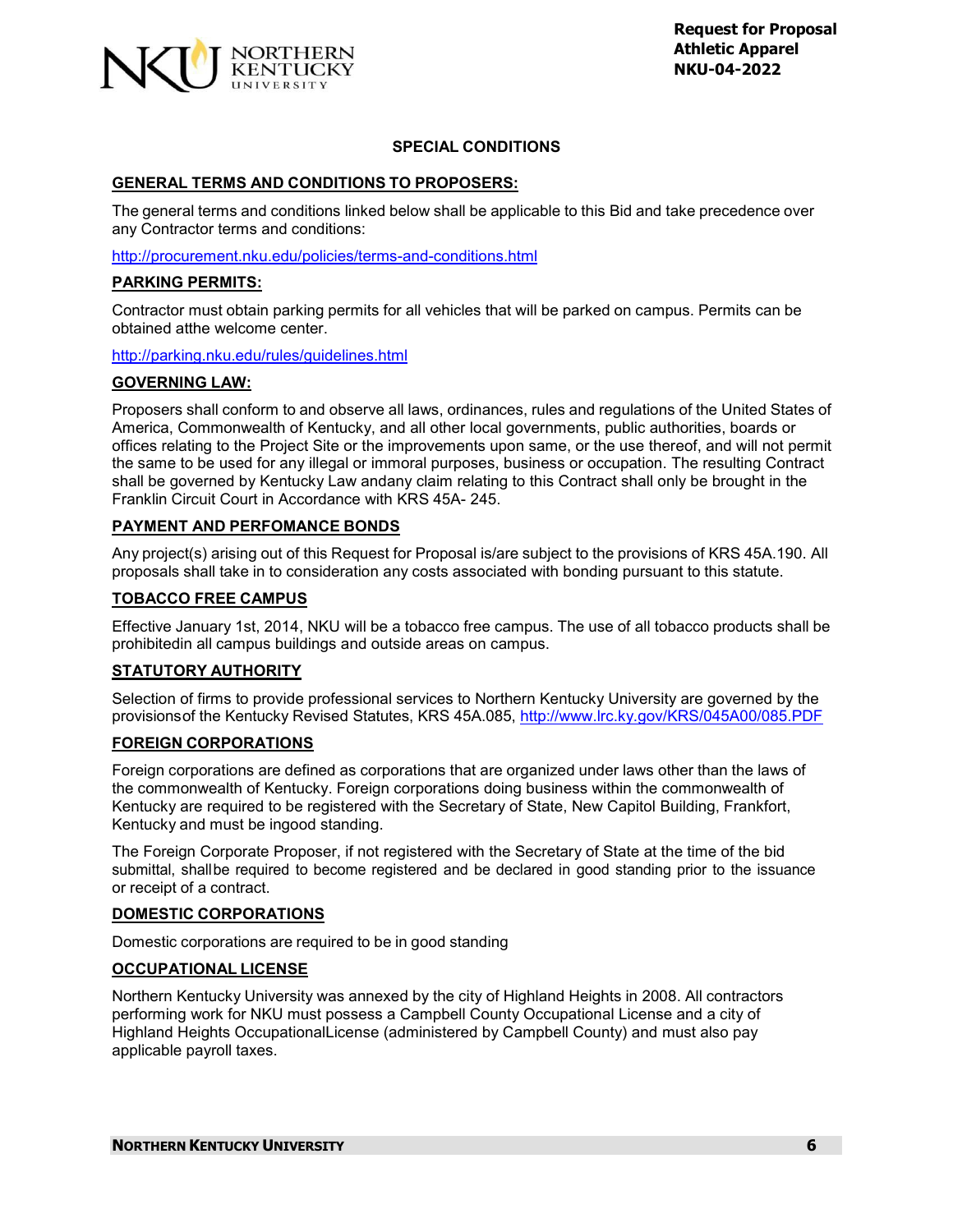

**PERSONAL SERVICE CONTRACTS** N/A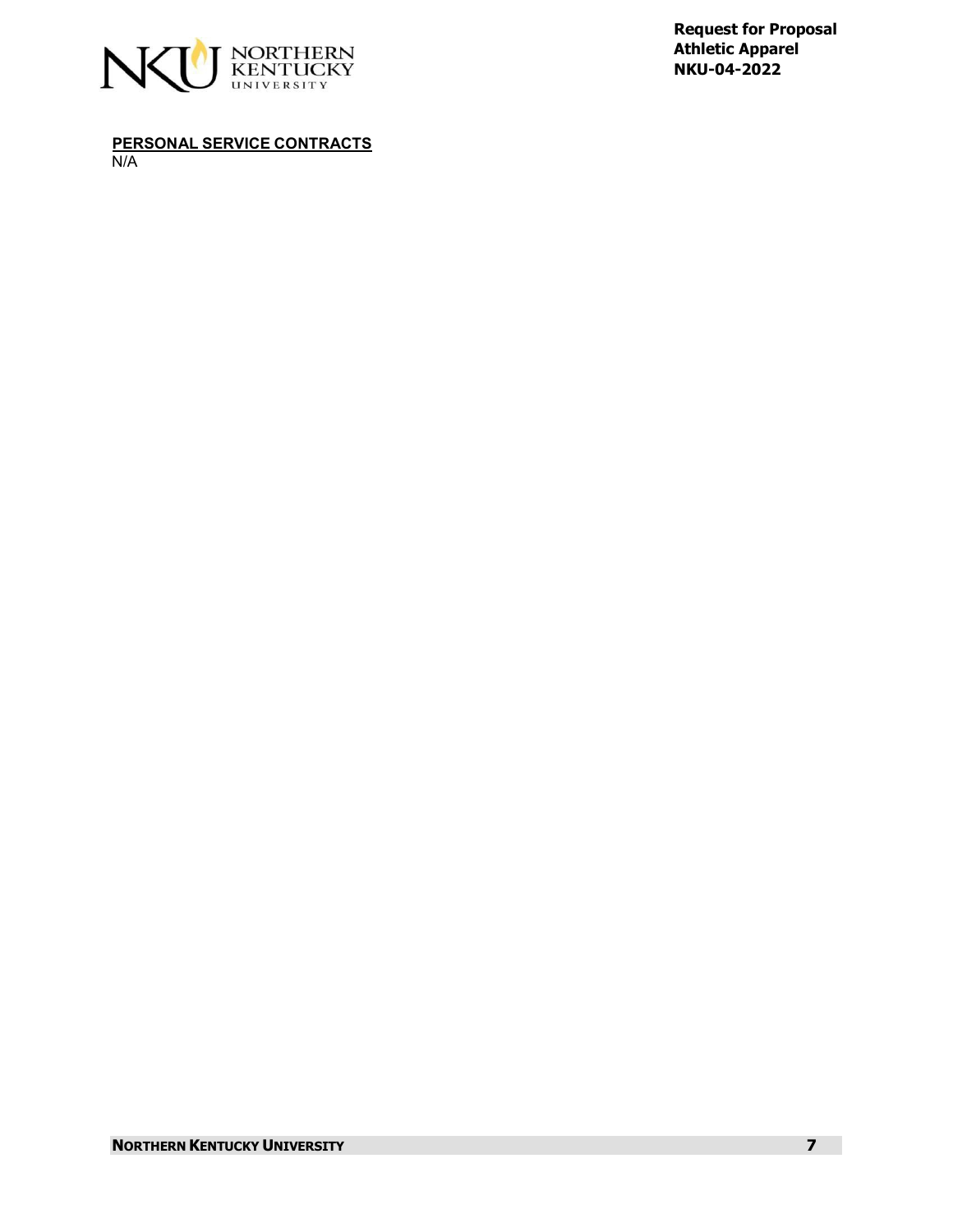

# **METHOD OF AWARD**

The award will be made to the responsive and responsible bidder offering the best value to Northern Kentucky University in accordance with KRS 45A.085.

# **UNIVERSITY REPRESENTATIVE**

A staff member of the University shall act as the University contact, during the life of the contract, and be the primary coordinator and liaison between the University and the Contractor.

# **TIME FOR ACCEPTANCE**

Each Bid shall state that it is a firm offer, which may be accepted within a period of 60 days. Although the contract is expected to be awarded prior to that time, the 60-day period is requested to allow for unforeseen delays.

# **CANCELLATION**

The resulting contract, from this Request for Proposal may be cancelled by the University, for noncompliance with the terms and conditions of any part of the agreement.

# **THE CONTRACT**

By submitting a Proposal, the offeror acknowledges that it has read this REQUEST FOR PROPOSAL, understands it and agrees to be bound by its requirements, terms and conditions, and further agrees that the resulting contract will consist of this RFP, any duly issued addenda and the bidder's response will be the complete and exclusive statement of the agreement between the parties. The resulting contract unless otherwise provided herein, can only be modified in writing signed by the selected offeror and NKU. NKU reserves the right to disqualify any Proposals which take exception to the terms and conditions, including but not limited to, standards, specifications, and requirements as specified in this Request for Proposal.

#### **PERMITS (if applicable)**

The Contractor shall obtain all permits necessary for any or all parts of the work from the authorities governing such work. The Contractor shall procure building permits, when required but no fee shall be applicable on projects for the Commonwealth. Evidence that such permits have been issued shall be furnished to the Owner before beginning work.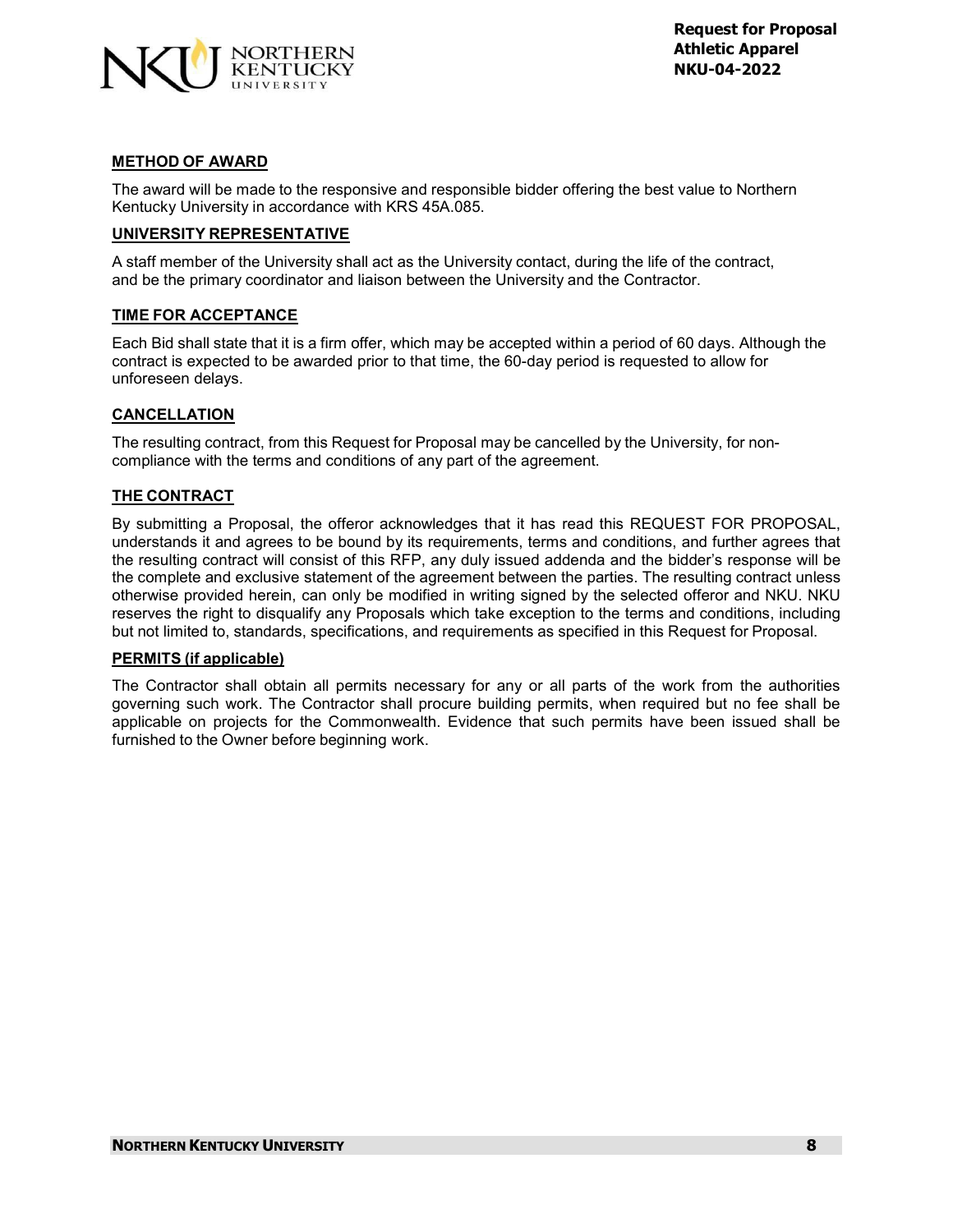

# **PREPARATION AND SUBMISSION OF PROPOSALS**

Proposals shall be prepared one sided on 8-1/2" x 11" paper. The text type size shall not be less than a 12 point font. The proposals shall be indexed and all pages sequentially numbered throughout, or by section.

Elaborate graphics and expensive paper and bindings are not necessary, nor encouraged. Neatness, clarity and completeness are what are desired. All text and exhibits should be succinct and relevant to the RFP requirements.

#### **EXMINATION OF PROPOSAL DOCUMENTS**

By submitting a proposal, the Offeror represents that it has thoroughly examined and become familiar with the work required under this RFP and that it is capable of performing quality work to achieve the University's objectives.

#### **PROPOSAL EVALUATION PROCESS**

Proposals will be evaluated by a committee of University employees selected for the specific purpose of evaluating submitted proposals. This committee will determine each offeror's responsiveness to the RFP requirements. A proposal shall be determined unresponsive if required information is missing or the proposal deviates from requirements stated herein. The committee will evaluate all proposals objectively and uniformly on the basis of submission requirements, demonstrated ability to perform and the methodology proposed to achieve a successful maintenance program. The technical evaluation of the proposals will be by University personnel selected specifically for this evaluation process. The University will then enter into final negotiations to select the finalist and award a Contract.

#### **CONFIDENTIALITY**

In accordance with KRS 45A.085 Competitive Negotiation, all proposals received or information derived there from remain confidential until a contract is awarded or all proposals are rejected.

#### **ADDENDA/CLARIFICATIONS**

Any University changes to this RFP will be made by written addendum. Verbal modifications will not be binding.

Questions or comments regarding this RFP must be in writing and must be received in Procurement Services no later than 2:00pm on August 17, 2021.

#### **CONTACT PERSONNEL**

Respondents to this solicitation shall NOT talk to, call, or email anyone at the University about the project, except for the designated University spokesperson as identified herein.

For questions concerning the method of procurement, method of evaluation and general proposal requirements, the proposer's sole point of contact for this proposal is:

All requests for technical information shall be submitted in writing to Ryan Straus prior to thedeadline for submission of questions as detailed in the Notice of RFP Opportunity.

> Ryan Straus Coordinator, Procurement Services Northern KentuckyUniversity Lucas Administrative Center, 617 Highland Heights, KY 41099 Phone: 859.572.5171 FAX: 859.572.6605 E-mail: [strausr2@nku.edu](mailto:strausr2@nku.edu)

Questions regarding the RFP process may be submitted at any time.

All material clarifications will be issued by Procurement Services by written addenda.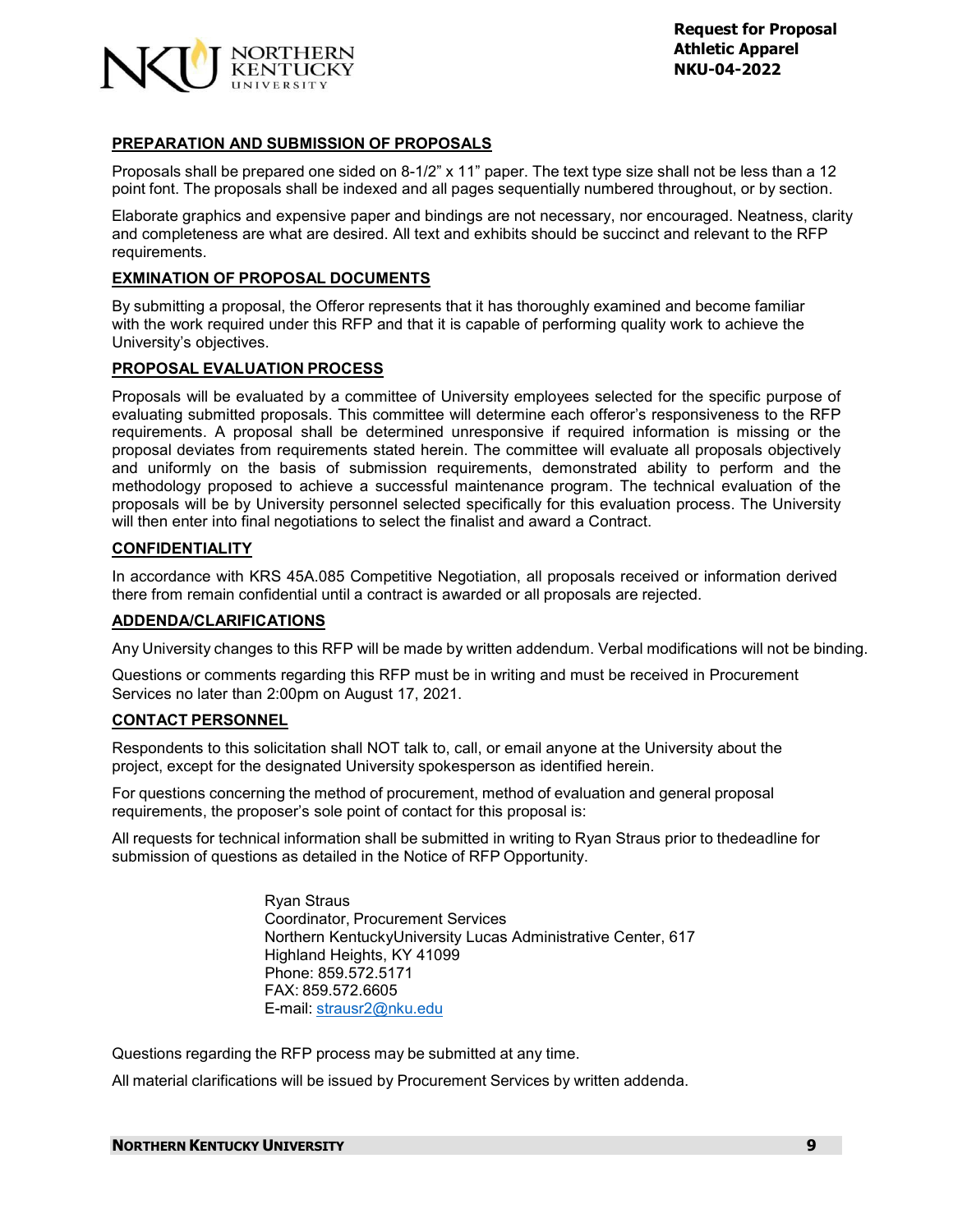

# **CONTRACT AWARD**

Issuance of this RFP and receipt of proposals does not commit the University to award a contract. The contract will be awarded to the firm whose offer best meets RFP specifications, and other facts considered. The University reserves the right to postpone opening for its own convenience, to accept or reject any or all proposals received in response to this RFP, to negotiate with other than selected bidder should negations with selected firm be terminated, to negotiate with more than one bidder simultaneously, to cancel all or part of this RFP and to waive any technicalities.

#### **METHOD OF AWARD**

It is the intent of Northern Kentucky University to award a contract to the qualified Firm whose offer, conforming to the conditions and requirements of the RFP, is determined to be the most advantageous to the University, cost andother factors considered.

Proposals will be evaluated strictly in accordance with the requirements set forth in this solicitation, including any addenda that are issued. The University will evaluate proposals as submitted and may not notify Firms of deficiencies in their responses.

Proposals must contain responses to each of the criteria listed above in sections of this RFP even if the Firms response cannot satisfy those criteria. A proposal may be rejected if it is conditional or incomplete in the judgment of the University.

#### **GOVERNING LAW**

Contractor shall conform to and observe all laws, ordinances, rules and regulations of the United States of America, Commonwealth of Kentucky, and all other local governments, public authorities, boards or offices. This Agreement shall be governed by Kentucky Law and any claim relating to this contract shall only be brought in Franklin Circuit Court, sitting without jury.

#### **TERMINATION FOR CONVENIENCE**

Northern Kentucky University reserves the right to terminate the resulting contract without cause with a 30 day written notice. Upon receipt by the Contractor of "notice of termination" the Contractor shall discontinue all services with respect to the applicable contract. The cost of any agreed upon services provided by the Contractor will be calculated at the agreed upon rate prior to "notice of termination" and a fixed fee contract will be pro-rated (as appropriate).

#### **REQUIRED SUBMISSIONS**

These instructions describe the required format for the Proposal. Proposers may include any additional information deemed pertinent. An identifiable tab sheet must precede each Section for easy reference. All pages, except pre- printed technical inserts, shall be sequentially numbered.

Proposals must address each of the requirements listed below in the same order as listed to be considered responsive. Proposals should reference each identified requirement explaining how the proposer's solution meets the specified requirement.

Narratives should provide a concise description of capabilities to satisfy the requirements of this Request for Proposal.

Emphasis should be on clarity brevity and completeness of response.

All materials submitted in response to this Request for Proposal will become the property of NKU and will not be remitted.

#### **PRESENTATIONS**

Due to the Current COVID Pandemic, in person presentations will be handled at the discretion of the university.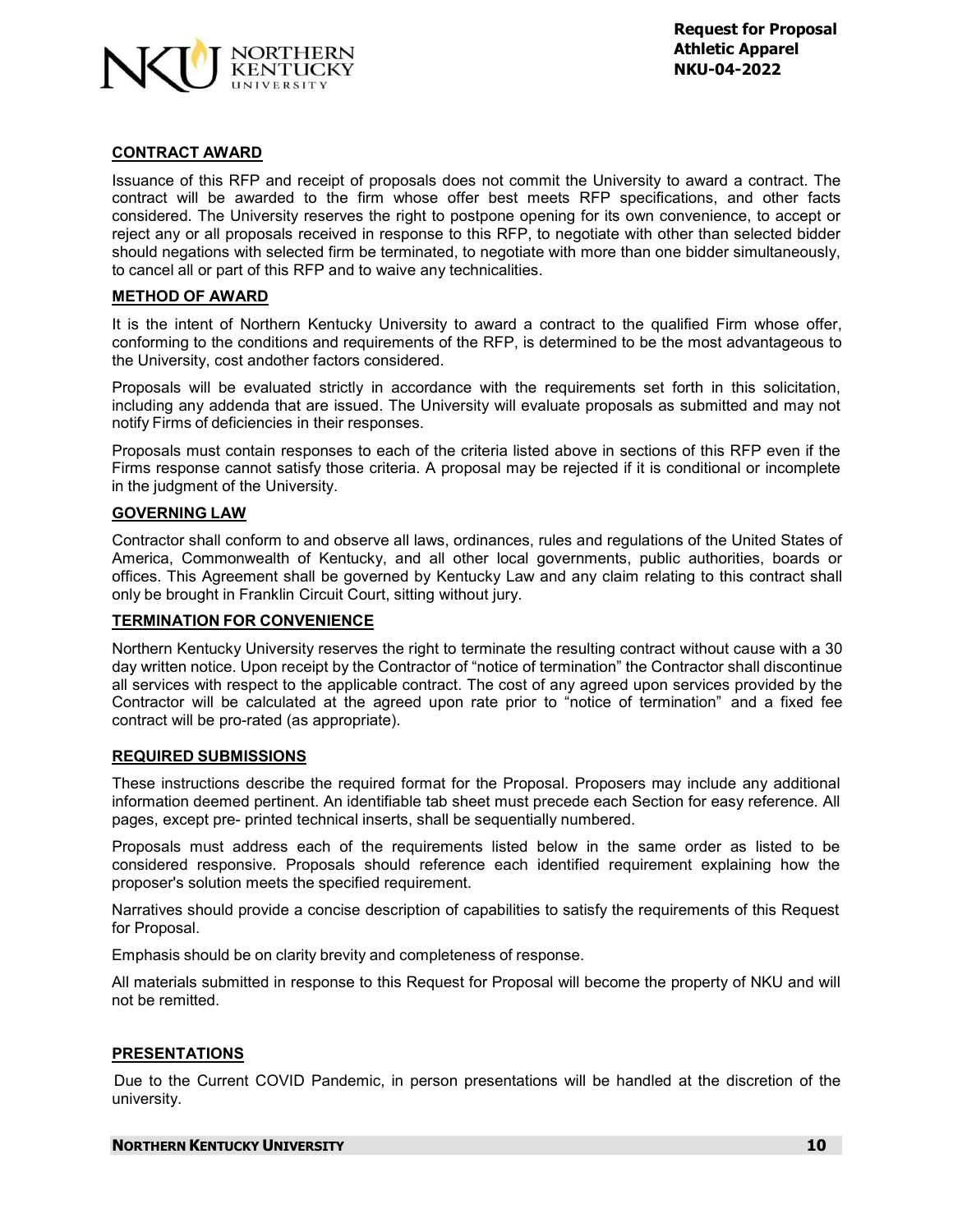# **INTRODUCTION**

# **I. General Background for RFP**

# **A. General Scope:**

Northern Kentucky University is seeking a Contractor(s) to provide athletic apparel, footwear and accessories for all teams, coaches and administrative support personnel of the university's Division I athletic program. Examples of products to be supplied include, but not limited to: team uniforms, team practice gear, team travel gear, competition footwear, practice footwear, coaching gear, travel bags and apparel for camps and clinics offered by the athletics program. The university currently sponsors 17 Division I sports: baseball, men's basketball, women's basketball, men's golf, women's golf, men's soccer, women's soccer, men's tennis, women's tennis, men's track & field/cross country, women's track & field/cross country, softball, and women's volleyball.

# **B. Responsiveness**

The objective of the selection process is to provide a uniform methodology for Northern Kentucky University to procure athletic apparel and accessories. Members of the selection committee are asked to fairly evaluate all responses and to compare each team's qualifications with the project requirements. Selections will be determined through the unbiased and independent interaction of the members of the committee. Therefore, it is in your firm's best interest to be specifically responsive to the requirements of this solicitation.

Multiple contracts may be awarded based on the business entity itself and distributors. For the purposes herein, a "respondent" means the legal entity which responds to an RFP. Multiple respondent proposals per project will all be deemed as being non-responsive. By submitting qualifications, the respondent represents that it has thoroughly examined and become familiar with the work required under this RFP and that it is capable of performing quality work to achieve the university's objectives. Note: Sub-consultants can be a member of more than one team.

# **II. Northern Kentucky University**

**About NKU:** Founded in 1968, NKU is an entrepreneurial state university of over 16,000 students served by more than 2,000 faculty and staff on a thriving suburban campus nestled between Highland Heights, Kentucky and bustling downtown Cincinnati. We are a regionally engaged university committed to empowering our students to have fulfilling careers and meaningful lives. While we are one of the fastest-growing universities in Kentucky, our professors still know our students' names. For more information, visit [nku.edu.](https://www.nku.edu/)

# **OUR MISSION**

Northern Kentucky University delivers innovative, student-centered education and engages in impactful scholarly and creative endeavors, all of which empower our graduates to have fulfilling careers and meaningful lives, while contributing to the economic, civic, and social vitality of the region.

# **OUR VISION**

NKU will be nationally recognized for being a student-ready, regionally-engaged university that empowers diverse learners for economic and social mobility.

# **Success by Design**

NKU's strategic framework, Success by Design, is helping reshape the future of Northern Kentucky University and education - in the region. We built our strategic framework together, and together we will take the next important step unleashing innovation.

Success by Design has the singular focus of student success aligned with the needs of the region. The strategic framework outlines three pillars of student success: Access, Completion and Career & Community Engagement. NKU has spent the past year implementing the framework's First Five initiatives, each challenging the campus community to become a more student-ready, regionally engaged university. For more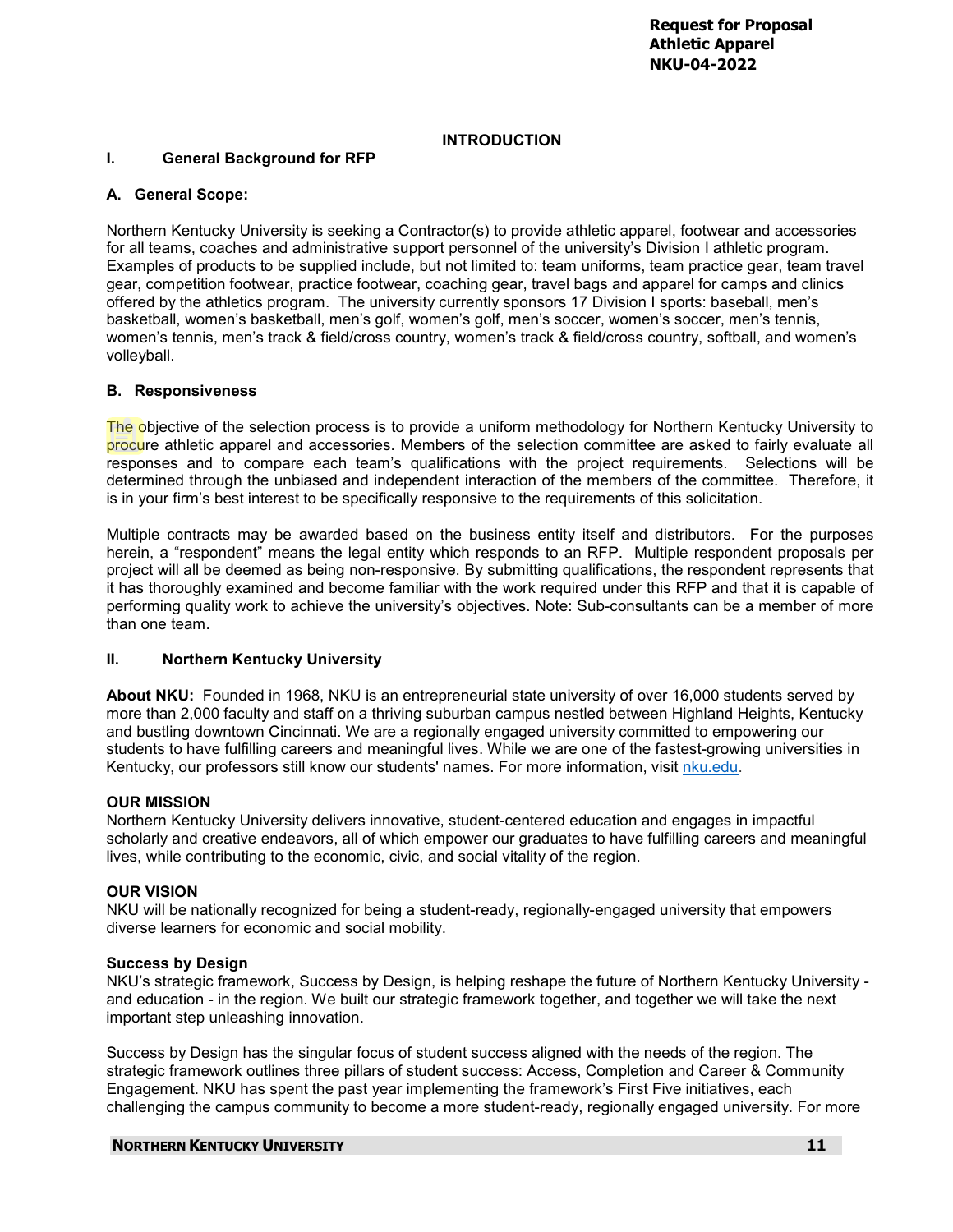information, visit Success by Design's [website.](https://www.nku.edu/successbydesign.html)

#### **QUICK FACTS**

- 88 majors to kindle passions
- $16.000+$  students
- \$6+ million in scholarships awarded to new freshmen every year
- 77% of students receive financial aid
- Average class size: 18 students
- 58,000 alumni live within a 50-mile radius of the Cincinnati/northern Kentucky area
- Students come from all 50 U.S. states and across 46 countries
- 18% diverse student population
- 40+ study abroad opportunities
- 48% of first-time freshman live on campus
- 250+ employers recruit on campus
- Students invested 12,500 hours in service activities
- More than 4,000 students involved in service activities
- Service activities made \$250,000 of economic impact

# **Northern Kentucky University Department of Athletics**

Northern Kentucky University Athletics continues its ascent into national recognition on the NCAA Division I landscape. NKU, which began its DI era as a member of the ASun, has spent the last six seasons as members of the Horizon League. Since then, Northern Kentucky has won nine regular-season and league tournament team championships and qualified for five NCAA Tournaments between men's basketball, women's soccer and volleyball.

With new facilities for basketball and soccer – as well as recently renovated facilities for volleyball, softball and baseball – NKU's athletics complexes are on par with its Division I peers. BB&T Arena, which opened in 2008, serves as home for Norse men's and women's basketball and is the premier basketball facility in the Horizon League. It features corporate suites on both sides, two party suites along the North baseline and courtside seating along one sideline and baseline. The Arena was thrust into the national spotlight in 2015 when a redesigned court featuring a Norse ship rising through the seas was unveiled. BB&T Arena also regularly hosts concerts and plays (such as Cirque de Soleil), as well as regional and high school events. NKU Soccer Stadium was opened in 2010 and is one of the best soccer stadiums in the nation.

Northern Kentucky is committed to presenting its 17 athletics programs (nine women's, eight men's) on both a national and regional landscape, competing against teams from the Big Ten, Big 12, SEC, ACC, BIG EAST and American conferences on a regular basis. NKU and the Horizon League have also partnered with ESPN to broadcast games on the ESPN family of networks, including its ESPN3 digital platform. Over 60 men's and women's basketball, men's and women's soccer, volleyball, baseball and softball contests are broadcast annually on ESPN+, ESPN3 and regularly on Bally Sports Ohio (formerly Fox Sports Ohio) through NKU's HD production trailer, which was outfitted through a partnership with ESPN.

Prior to reclassification to NCAA Division I in the 2012-13 season, NKU won three Division II national championships, including two women's basketball titles (2000 and 2008) and a men's soccer title in 2010. The Norse earned 21 regional titles, 68 Great Lakes Valley Conference regular-season or tournament titles, seven GLVC All-Sports Trophies and eight of the last 10 GLVC Commissioner's Cups. During its last decade in Division II, the program finished in the top 25 in the Learfield Sports Director's Cup standing five times, highlighted by a 10<sup>th</sup> place finish in 2003-04 and a 16<sup>th</sup> place finish in 2011-12.

Success has continued at the Division I level, highlighted by the men's basketball team qualifying for the NCAA Tournament or NIT in four of the last five years, which includes three NCAA Tournament qualifications. Women's soccer has both a Horizon League regular-season and tournament championship to go along with a berth in the 2016 NCAA Tournament. Volleyball won the 2019 Horizon League Tournament and qualified as one of two Horizon League teams to reach the NCAA Tournament that season. Individual success has also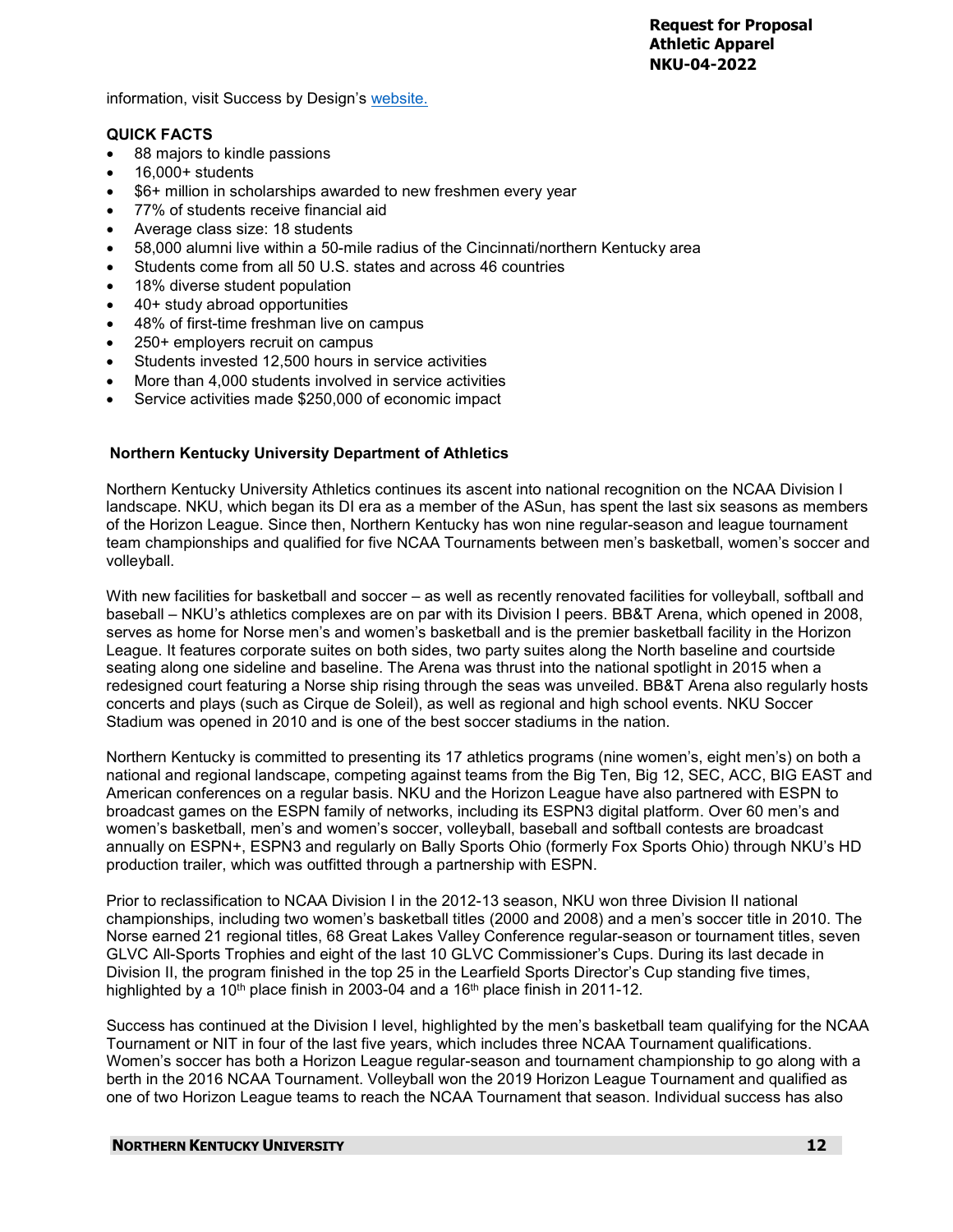been prominent for Norse student-athletes. Men's golfer Jacob Poore won the 2018 Horizon League Championship and competed in the Columbus Region of the 2018 NCAA Championship. Griffin Doersching not only competed in the 2019 Rocket Mortgage College Home Run Derby, but the slugger belted an astounding 20 homers in the final round to win the event on ESPN. Two Norse have also been named All-Americans, with men's basketball player Drew McDonald garnering AP All-American Honorable Mention status in 2019 and women's soccer player Kailey Ivins earning a spot on the United Soccer Coaches All-America Third-Team this past year.

NKU student-athletes continue to excel in the classroom as well, posting a cumulative grade point average of 3.42 in the fall 2020 and spring 2021 semesters. This marks 20-straight semesters in which Norse studentathletes have registered at least a 3.0, 14 in a row at or above a 3.2 and 8-consecutive with at least a 3.37 GPA. The fall 2020 semester featured 109 student-athletes that posted individual GPA's of at least 3.60, while the spring 2021 semester featured 104 student-athletes. Approximately 60 student-athletes have garnered academic or scholar all-America status from either CoSIDA or their respective coaches associations.

# **I. Project Objective**

Northern Kentucky University is seeking a Contractor(s) to provide athletic apparel, footwear and accessories for all teams, coaches and administrative support personnel of the university's Division I athletic program. Examples of products to be supplied include, but not limited to: team uniforms, team practice gear, team travel gear, competition footwear, practice footwear, coaching gear, travel bags and apparel for camps and clinics offered by the athletics program. The university currently sponsors 17 Division I sports: baseball, men's basketball, women's basketball, men's golf, women's golf, men's soccer, women's soccer, men's tennis, women's tennis, men's track & field/cross country, women's track & field/cross country, softball, and women's volleyball.

All products supplied by Contractor(s) must be a nationally recognized brand name, and produced in accordance with the highest standards of Contractor's profession or business. All products supplied by Contractor(s) must be of the same quality of products provided to major NCAA Division I athletic programs in the United States. All products supplied must comply with all applicable NCAA regulations.

The current approximate yearly spending on athletic apparel is \$235,000. Northern Kentucky University reserves the right to award this contract to multiple vendors.

# **II. Term of Contract**

NKU shall enter into an agreement as result of this RFP for (5) five years, with the option for a (1) one-time negotiated renewal for an additional (3) three years.

# **III. Sponsorship Opportunities**

a. Official Product Designation

Successful proposer and any dealer(s) that is awarded as a result of this proposal acquire exclusive designation as the official apparel and footwear provider of the Northern Kentucky University Norse.

b. Rights to Use Northern Kentucky University Mark

Successful proposer and any dealer(s) that is awarded as a result of this proposal will have rights to use the Northern Kentucky University logo and mascot in any of its advertising, marketing, or promotion with prior approval of the Northern Kentucky University.

c. Broadcast, advertising, promotional and ticket will be negotiated with the successful proposer, and any dealer(s) that is awarded as a result of this proposal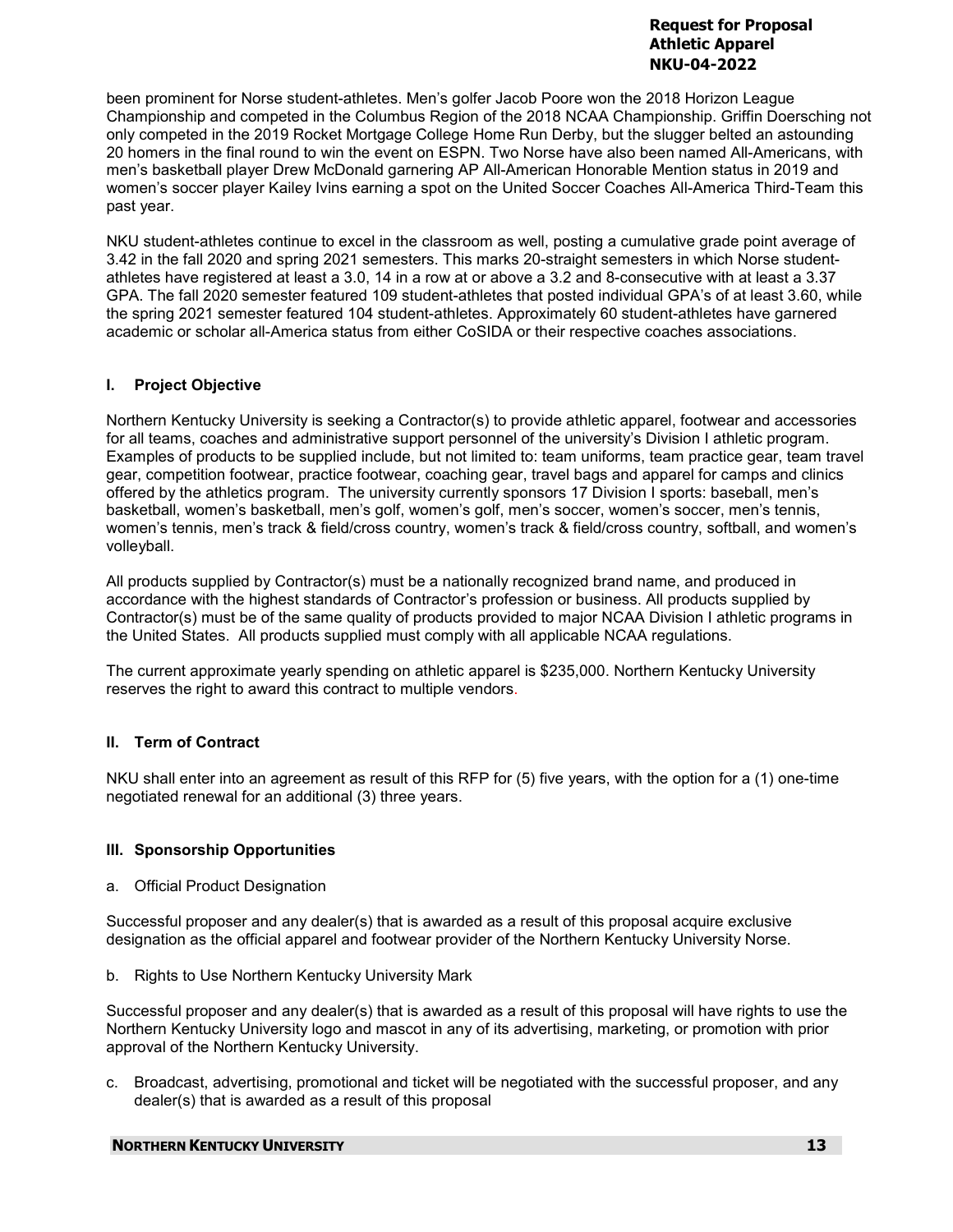# **Broadcast**

Men's Basketball on TV – In 2021-22: Home non-conference games and all Horizon League games will be broadcast on ESPN3 or ESPN+

Women's Basketball on TV – In 2021-22: Home non-conference games and all Horizon League games will be broadcast on ESPN3 or ESPN+

Men's Basketball on Radio:

All regular season and postseason games, and 8 weekly coaches show episodes, air on iHeart stations in the Cincinnati/Northern Kentucky market.

#### **Venue Display**

BB&T Arena (Men's and Women's Basketball) Digital courtside signage; in-arena ribbon board

Regents Hall (Women's Volleyball) Temporary signage is available in a variety of sizes and locations

Soccer Stadium (Men's and Women's Soccer) Temporary Banner Signage

Bill Aker Baseball Complex Temporary Banner Signage

Frank Ignatius Grein Softball Field (Softball) Temporary Outfield Banner

#### **Public Address Announcements**

Negotiated public address announcement(s), approximately 15 seconds each, will be made on behalf of the successful proposer or any dealer(s) that may be awarded as a result of this proposal during all Northern Kentucky University athletic home games and in all arenas and field venues. The public address copy will always refer to the successful proposer and any possible dealer(s) as "the official apparel and footwear provider of the NKU Norse".

#### **In-Arena Fan Promotion**

Negotiated in-game promotion(s) at selected home games.

#### **Season Tickets**

Negotiated number of seats will be available at the BB&T Arena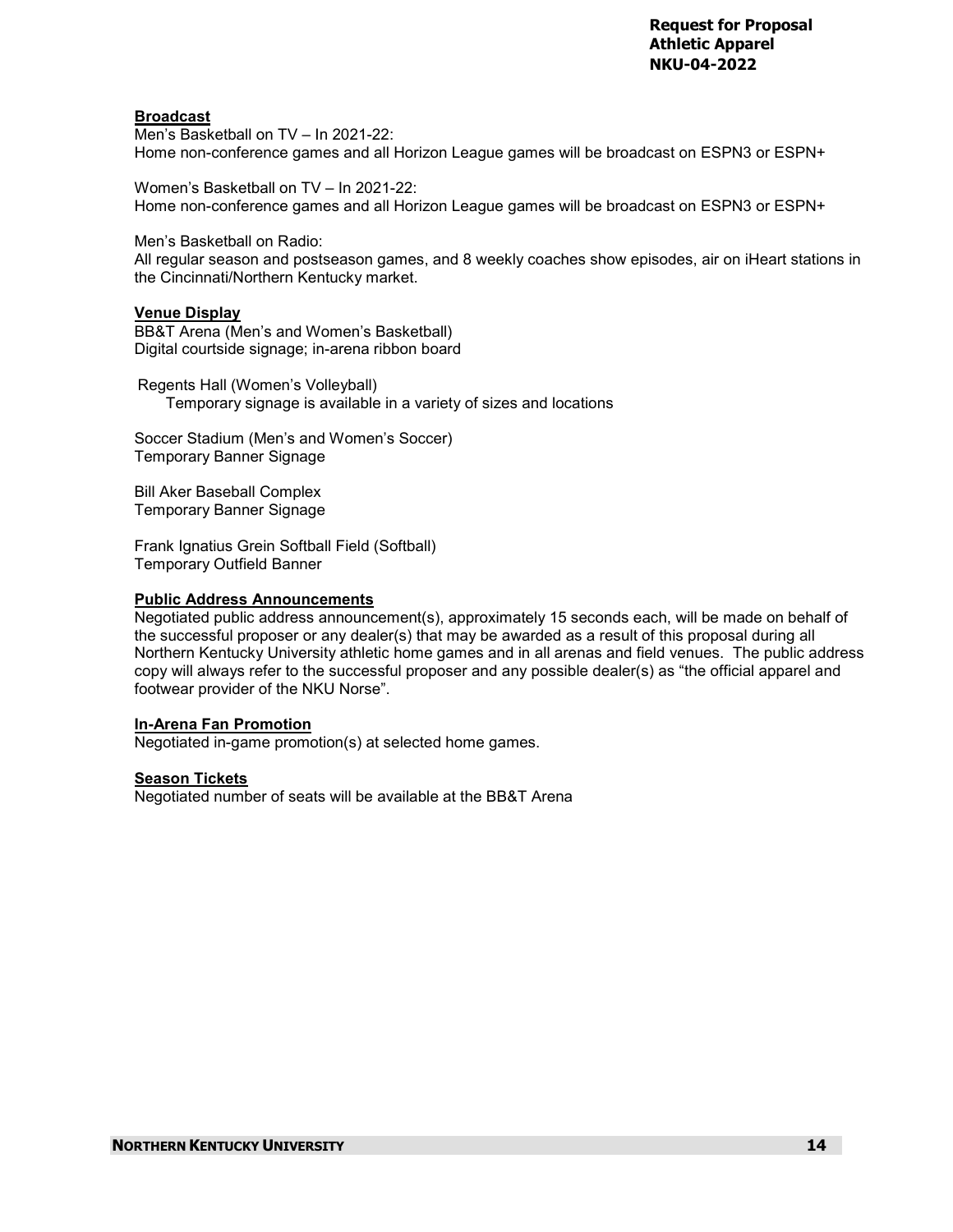# **IV. Proposal**

# **A. Preparation and Submission of Proposal**

The proposal shall be prepared on 8  $\frac{1}{2}$ " x 11" paper, with all text clear of binding. Text type size shall be a minimum of 10 point font. The proposals must be indexed, tabbed and all pages sequentially numbered throughout or by section. Binders and covers will be at the respondent's discretion, however, elaborate graphics and expensive paper and binding are not necessary, nor encouraged. All text and exhibits should be concise and entirely relevant to the RFP requirements.

The RFP Response should be organized as follows:

| Tab | Content                            | Page Maximum |
|-----|------------------------------------|--------------|
|     | Cover Letter                       | 2            |
| 2   | <b>Product Availability</b>        | n/a          |
| 3   | <b>Cost Structure</b>              | n/a          |
| 4   | Ordering/Returns/Invoicing process | n/a          |
| 5   | Value Added/Revenue to NKU         | n/a          |
| 6   | <b>Experience and References</b>   | n/a          |

**NOTE:** Submittals that do NOT contain the above items will be deemed a non-responsive proposal and disqualified from the selection for this project.

The respondent shall submit, via US Postal Service, courier or other delivery service, five bound copies and one unbound original of its proposal in a sealed package by **9/1/2021 @ 2pm**. Failure to provide the required number of copies and an unbound original will result in the submittal being considered non-responsive and disqualified from the selection process. Submittals shall be addressed to:

> Blaine Gilmore Director, Procurement Services 621 Lucas Administrative Center Northern Kentucky University Highland Heights, KY 41099

Bearing respondent's name and address, and clearly marked as follows:

**NKU-04-2022 Athletic Apparel Services**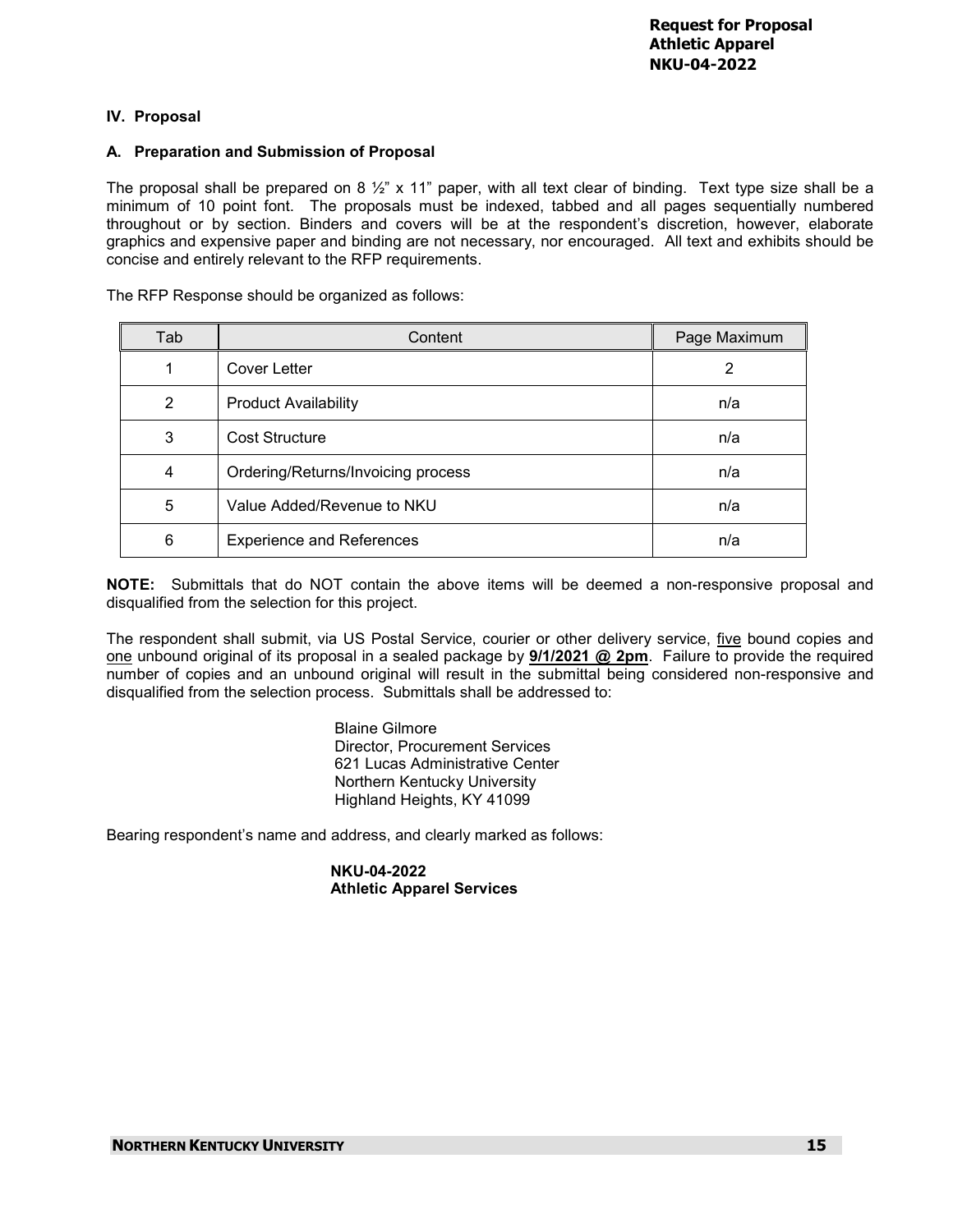# **B. Proposal Requirements and Specifications**

# **1. Cover Letter**

The cover letter shall serve as an introduction to the Respondent's qualifications and capabilities. The letter of no more than 2 pages shall be addressed to Blaine Gilmore Director of Procurement Services, and must, at a minimum, contain the following:

- a. Identification of Contractor.
- b. A statement of experience from the contractor (years in business, number of athletic department partners, etc.).
- c. Name recognition of brand nationally, include brochure, articles, news etc.
- d. An email address
- e. Acknowledgement of receipt of RFP addenda, if any; and,
- f. Signature of person authorized to bind the offering firm to the terms of the Proposal.

# **2. Product availability**

Proposers shall submit a catalog(s) of all product offerings being made to NKU. NKU reserves the right to request samples of Proposer's product(s). Proposer will make note of any product lines NKU will not have access to.

Proposer shall include a description of how it will handle embellishment of apparel, including screen printing and embroidery.

# **3. Cost Structure**

Proposer shall provide information on the price discount(s) being offered. After proposals are submitted NKU will create a list of items that will be sent to each proposer with a request to provide actual pricing (list price, markup, final price).

#### **4. Ordering/Returns/Invoicing Process**

- a. Proposer shall describe the method in which NKU will place orders. Proposer shall indicate if orders will be placed through an exclusive dealer(s), directly with the manufacturer, or a combination of the two.
- b. Proposer shall indicate the ordering deadlines, lead times, or any other relevant information about its ordering requirements to guarantee product availability and delivery in time for associated sport season. Proposer may submit a calendar to describe the timeline for ordering products.
- c. Proposer shall indicate any minimum orders that will be required.
- d. Proposer shall indicate fill rates for orders submitted in a timely manner.
- e. Proposer shall describe its return process. Any return/restocking fees shall be listed in this section.
- f. Proposer shall describe its invoicing process, including how correct pricing is guaranteed. Proposer shall also address how credit for returned merchandise is process and applied to a customer's account.
- g. Proposer shall indicate how shipping costs will be handled.
- h. Proposer shall provide a description of the approach it will take in regards to servicing the account. Will an account representative(s) schedule times to meet with coaches on a regular basis? Will account representative(s) be available on an as needed basis? How will proposer ensure the best customer service is being provided?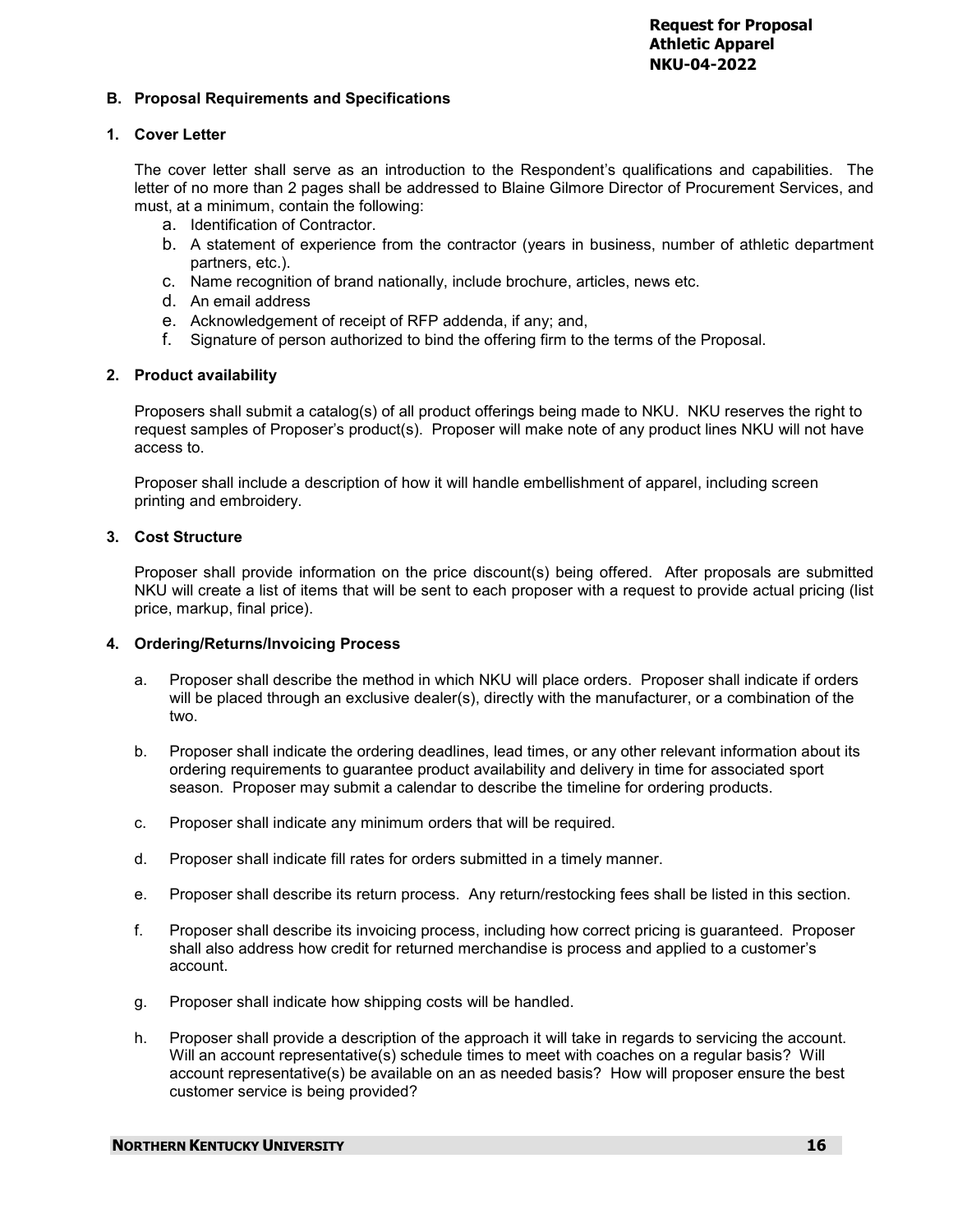i. Proposer shall submit all manufacturer and/or supplier warranty information. If multiple warranties exist proposer must indicate if they run concurrently or consecutively.

# **5. Value Added/Revenue to NKU**

- a. Proposer is encouraged to include any value-added capabilities in its response. Items listed in this section must be provided to the institution at no additional cost.
- b. Proposer shall include information on incentives, cash rights fees, marketing dollars, or other funds it is offering to provide to the athletics department.
- c. Proposer shall indicate opportunities and/or incentives the on-campus bookstore will be offered in order to increase the exposure and branding of Northern Kentucky University and athletics program.
- d. Proposer shall indicate how it can assist the University with increasing retail sales of Northern Kentucky University apparel.

# **6. Experience and References**

Identify universities in which you have contracted athletic apparel services to. These universities should have a similar athletic background as Northern Kentucky University.

For each university, provide a name, email address, and telephone number for a contact person who is familiar with the contractor's services. The contact person should be familiar with the key personnel.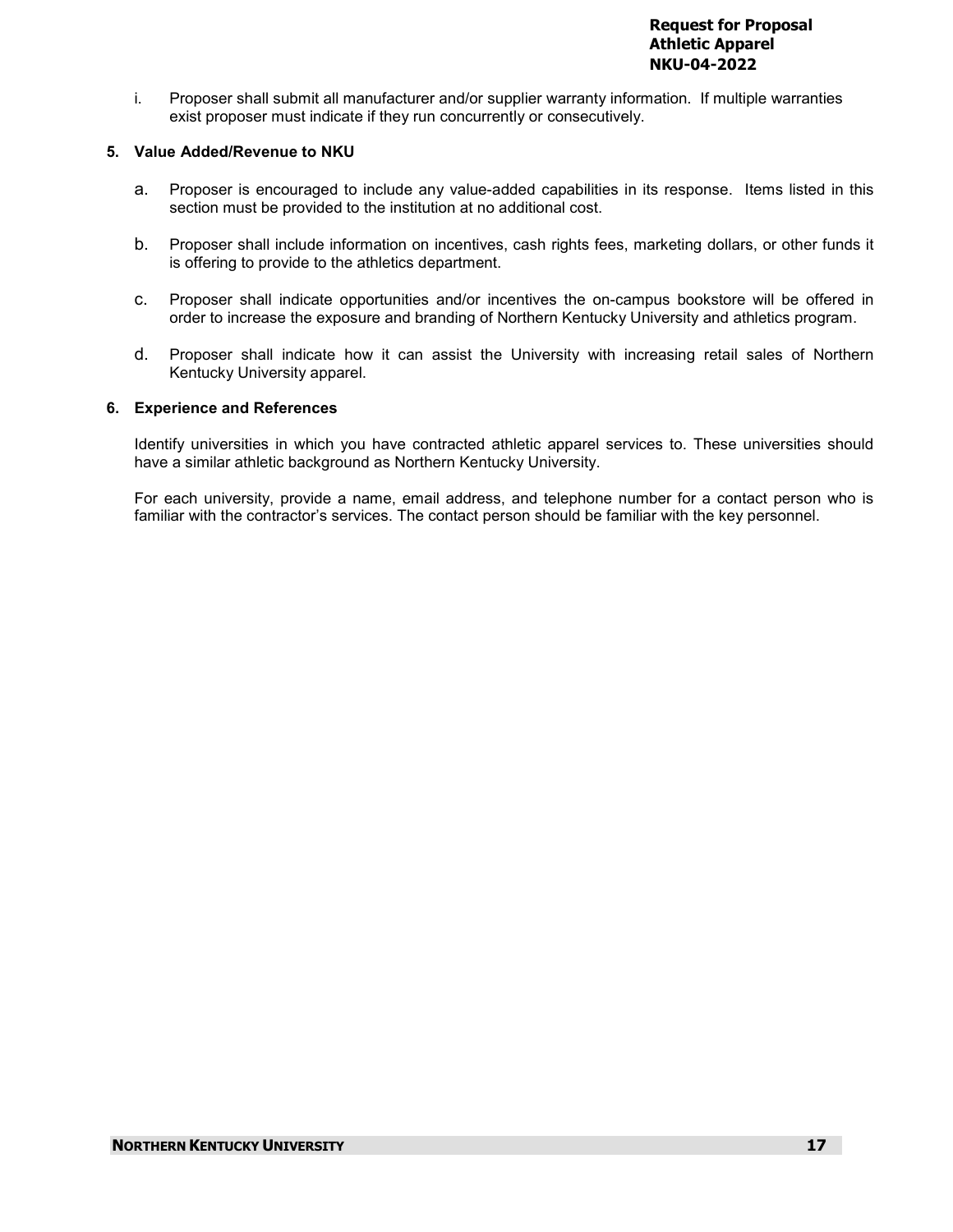# **C. Evaluation Criteria**

The detailed specifications and special terms and conditions describe those items considered essential for a comprehensive agreement, while allowing proposers sufficient latitude to make comprehensive and creative proposals to the University.

Award will be made to the proposer whose proposal, in the sole opinion of the University, represents the best overall interests of the University, considering but not limited to the following:

- Proposers overall suitability to the University.
- Proposers qualifications (e.g. experience, reputation.)
- Quality and availability of footwear and apparel and its reputation in the market. All items provided in RFP must be new.
- Proposers demonstrated ability to meet all requirements, specifications, terms and conditions as detailed in this RFP.
- Compliance with delivery requirements and other support functions as specified in RFP.
- Increase revenue to the Department of Athletics.
- Reduce the expenditure of budgeted dollars spent by the Department of Athletics for footwear and apparel.
- Proposer must have process in place for approval of artwork prior to any embroidery or screen printing of products.
- Ability to increase licensing revenue for the University
- Retail distribution of NKU products.
- Projected implementation timeline. Proposer shall supply dates for orders to have available for each season and commit to fulfilling orders.
- Other services required/available.
- NKU makes no guaranteed quantities.

The criteria listed above are not ranked in order of importance.